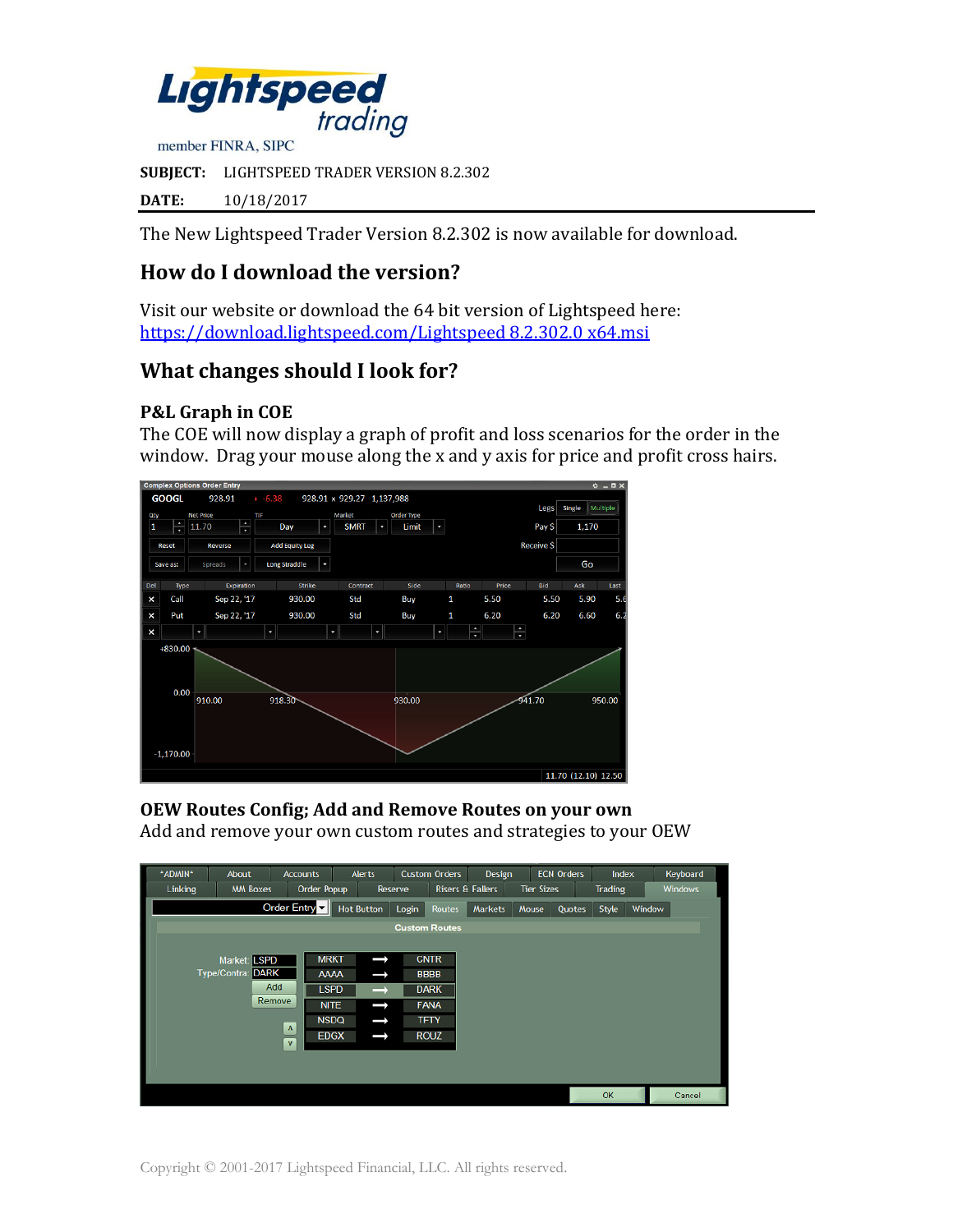

#### **Display Portfolio Margin in Index Bar and Acct Summary Window**

Ask your RM to set you up with your realtime Portfolio Margin displayed in the Index Bar or in the Account Summary Window.



### **Scale Charts by Price Only, Plot Price Summary Only in Y Axis**

Option to scale charts only by price, studies may display outside of the chart scale. Option to only show Summary for Chart Price and not studies on the Y-Axis

| Chart $\nabla$                                                                                                                                                                       | <b>Chart Parameters</b>                                                   | <b>Studies</b>      | Display | Style | <b>Shared</b> | <b>Trading</b>                                                                                                                          | Window |  |
|--------------------------------------------------------------------------------------------------------------------------------------------------------------------------------------|---------------------------------------------------------------------------|---------------------|---------|-------|---------------|-----------------------------------------------------------------------------------------------------------------------------------------|--------|--|
| <b>Axis</b>                                                                                                                                                                          |                                                                           | Level 1             |         |       |               | <b>Chart</b>                                                                                                                            |        |  |
| Show X-Axis Labels<br>Show Y-Axis Labels<br>● Y-Axis Labels on Left<br>O Y-Axis Labels on Right<br>Colorize Y-Axis Labels<br><b>Show Plot Summaries</b><br>● All ● Price Only ● None | Show Price<br>Show Change<br>Show Bid/Ask<br>Show Volume<br>Show High/Low | Show Previous Close |         |       | Frame Bars    | Disable Selection<br>Show Legend<br>Show Vertical Gridlines<br>Show Horizontal Gridlines<br>Scale to Price Only<br>Extra Space (pts) 12 |        |  |
|                                                                                                                                                                                      |                                                                           |                     |         |       |               | OK                                                                                                                                      | Cancel |  |

## **Pending Buy Shares/ Sell Shares in Pos Window**

Display Pending Buy and Sell Shares column in the positions window

| <b>Positions</b>               |            |                   |              |                                      |                   |      |                                           | $0 - EX$ |
|--------------------------------|------------|-------------------|--------------|--------------------------------------|-------------------|------|-------------------------------------------|----------|
| $\ $ $\blacktriangle$ Position | Symbol     | <b>Cost Basis</b> |              | Pending Shares Cost Basis Marked P&L | <b>Last Price</b> |      | Cost Basis Realized  Cost Basis Unrealize |          |
| $-300$ C                       |            |                   | 17.00 300, 0 | $-16,373.97$                         | 71.57             | 0.00 | $-16,373.97$                              |          |
| $-100$                         | <b>HAL</b> |                   | 69.00 100, 0 | $+2,645.25$                          | 42.55             | 0.00 | $+2,645.25$                               |          |
| 500                            | <b>AUY</b> |                   | 2.00 0,500   | +385.00                              | 2.77              | 0.00 | +385.00                                   |          |
| 900                            | All        |                   |              | $-13,343,72$                         |                   | 0.00 | $-13,343.72$                              |          |

**% Volume 30 Day column now available, also sortable in Lightscan** The % Vol 30 Day column shows today's volume as a % of the 30 Day ADV

|             | <b>Light Scan Default = Day</b> |                               |                   |           |      |       |                                                                 |                                   | $O = D \times$ |
|-------------|---------------------------------|-------------------------------|-------------------|-----------|------|-------|-----------------------------------------------------------------|-----------------------------------|----------------|
| Symbol      |                                 | Volume:Default Net Change:Def | <b>Last Price</b> |           |      |       | % Change:Default Price Range: Low Price:Default High Price:Defa | $\blacktriangledown$ % Vol 30 Dav |                |
| i bswn      | 865.9                           | .06                           | 18.30             | $+0.33%$  | .07  | 18.26 | 18.33                                                           | 61,670.4%                         |                |
| <b>STAF</b> | 9,212.4                         | .32                           | 0.90              | $+55.17%$ | .30  | .83   | 1.14                                                            | 17,749.3%                         |                |
| <b>DFVS</b> | 12.0                            |                               | 27.95             |           | .08  | 27.88 | 27.96                                                           | 14,117.6%                         |                |
| <b>SPI</b>  | 27,842.6                        | $-.33$                        | 0.12              | -73.07%   | .08  | .08   | .17                                                             | 7,370.9%                          |                |
| <b>CAPR</b> | 28,334.0                        | .93                           | 2.25              | +71.20%   | 1.15 | 1.50  | 2.65                                                            | 6,737.2%                          |                |
| <b>SNCR</b> | 18,504.4                        | $-6.66$                       | 10.08             | $-39.76%$ | 1.85 | 9.95  | 11.80                                                           | 5,342.8%                          |                |
| <b>MDGS</b> | 495.8                           | .01                           | 2.04              | $+0.49%$  | .62  | 1.96  | 2.58                                                            | 5,325.8%                          |                |
| <b>MDWD</b> | 981.6                           | .95                           | 5.10              | $-15.70%$ | .35  | 4.95  | 5.30                                                            | 5.177.1%                          |                |
| <b>HDMV</b> | 178.8                           | -.01                          | 33.64             | $-0.03%$  | .07  | 33.61 | 33.68                                                           | 4,606.2%                          |                |
| OACQ        | 105.7                           | .01                           | 10.61             | $+0.09%$  | .02  | 10.62 | 10.65                                                           | 3,741.4%                          |                |